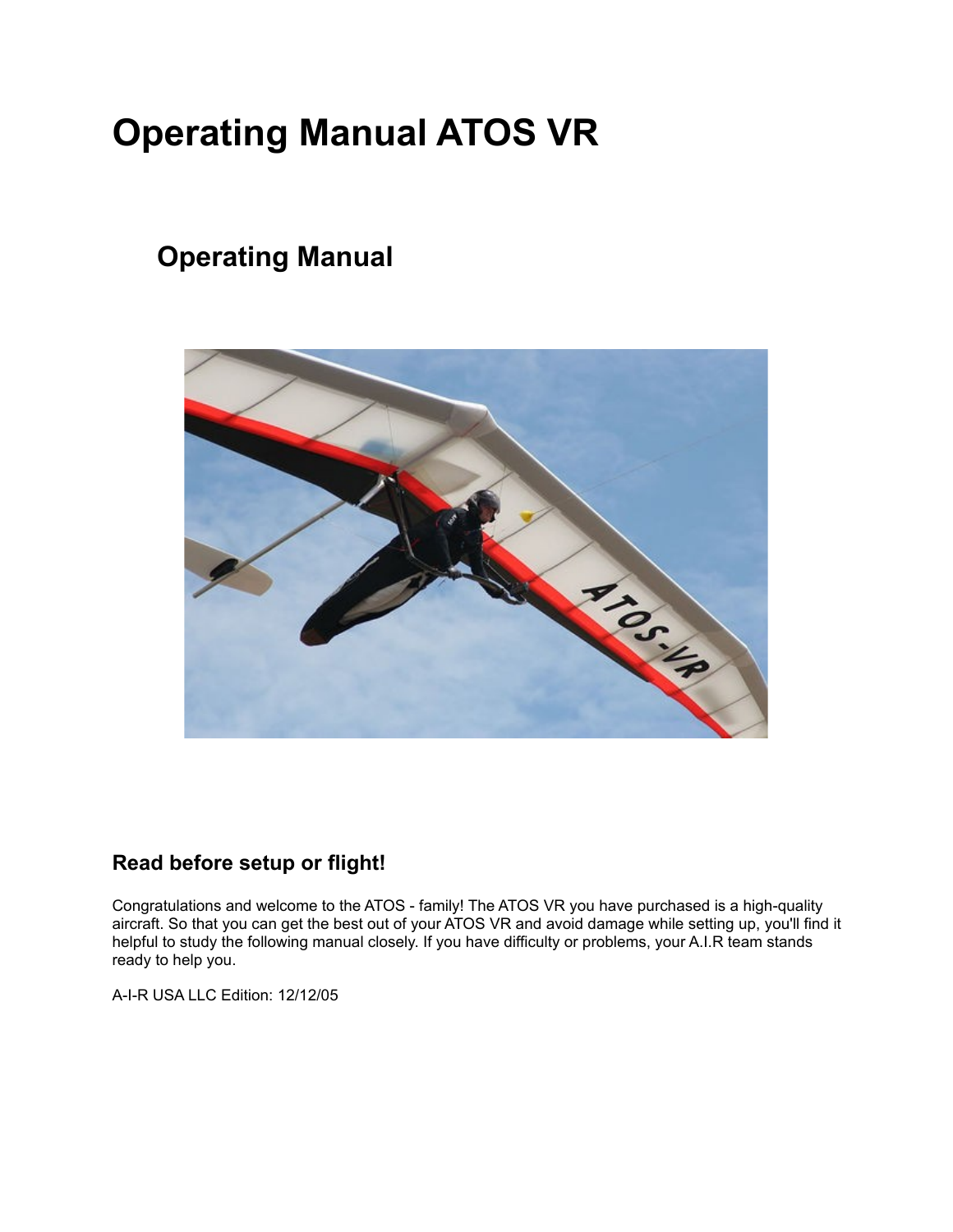

Click on above image for larger view (and on any of the following images if your cursor turns to a hand when you place it over the pictures).

#### **Transporting on the car**

The carbon fiber D-cells are sensitive to puncture loads. For vehicle transport, be sure to support the glider in at least three points with a well padded surface. This can be achieved by support as shown or by a ladder with padded rungs. With only three bearing points the D-cells should be supported by areas 4-8 inches by the 20" width of the glider.

The straps should being tightened only as firmly as necessarily and be put next to each other instead of on top of the other.

On wet roads and particularly with salt on the roads a waterproof glider bag is recommended - of course available from your local ATOS Dealer. Otherwise the ATOS VR should be dried as soon as possible to avoid damp stains in the sail and corrosion of the metal parts. Also the D-cells and ribs can take up moisture if they are wet or in high humidity and should be dried as soon as possible.

#### **Set-up procedure**

1. The ATOS should not be laid directly on stones, since there can be pressure points on the D-cell. If this is can not be avoided, then it is advisable to put the ATOS down on a surface that is slightly concave. The rear end gets less load and the front is less sensitive to pressure points. In a very rough area, the nose can be rested on a harness. Note how the glider is packed as you open it for the first time.



2. Remove the basetube from the D-Cell and raise the uprights. Do not allow the uprights to inadvertently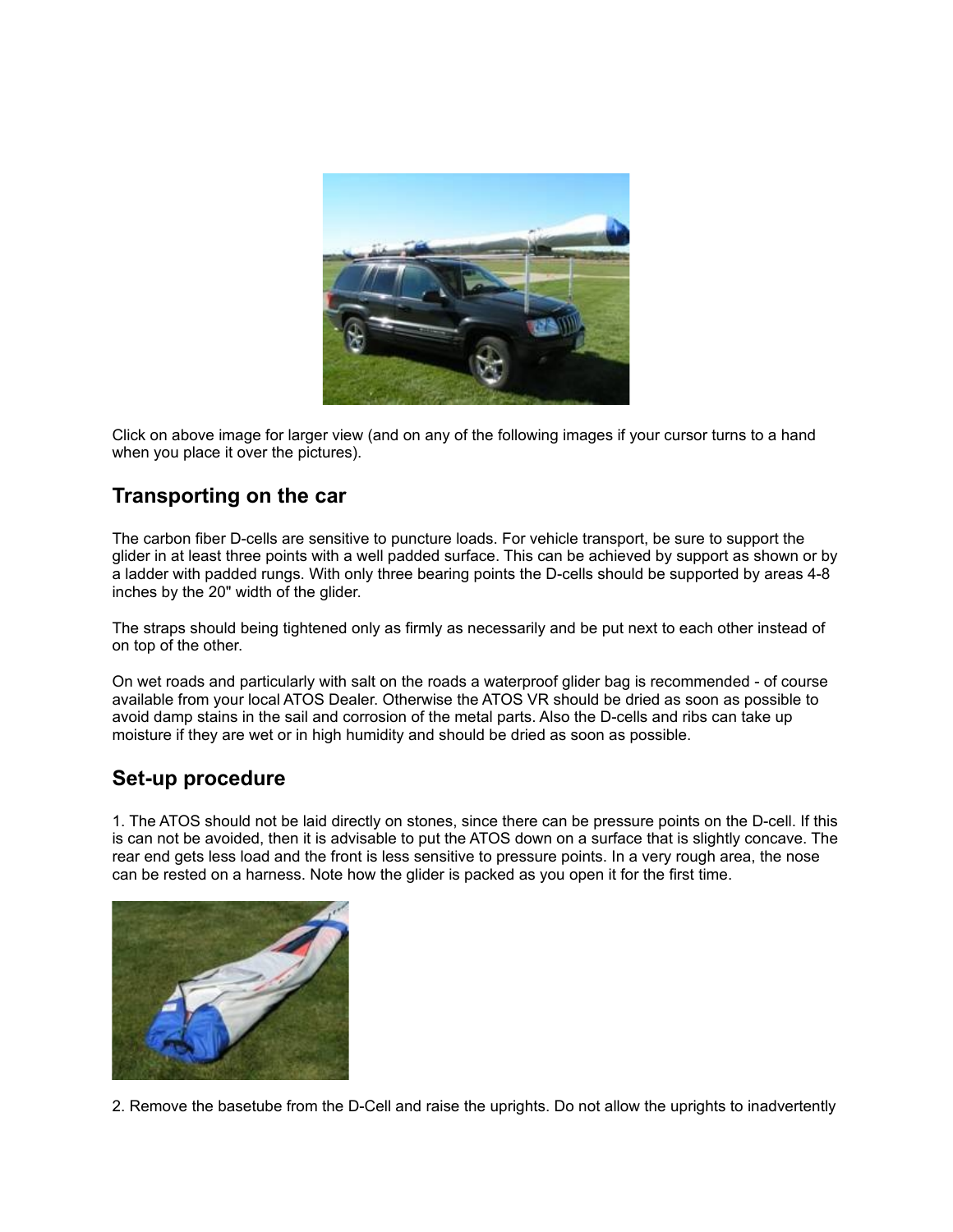fall. This could damage the sail, D-cell or the #1 rib. When installing the base tube, it's best to **stand behind the uprights with your body pushing against the downtubes** and holding them up. Fully insert the pip pins and cover with the rubber tubes.



3. Stand the ATOS VR up on the control frame. **Important with uneven area:** The wing must stand stably on the control frame. If it should tilt against the top of the upright connection, the D-cell can be damaged or the sail compressed. It's easiest to lift the D-cells straight up with one hand while rotating the control frame underneath with the other.



4. Remove all the parts from the D-Cell including the rib cam tool and the pull out the barrel ends of the spoiler wires. Stuff half the glider bag in the left and the rest in the right D-Cell.



5. Prior to opening the wings, be sure that the two halves of the nose connection are opened wide out. If not, they could be compressed into the D-Cells or other parts by the nut-cracker action of opening the wings.

6. Lift the end of each wing SLIGHTLY and swing the wings open, keeping them in the normal plane, until the stinger touches the ground. Depress the pins at the keel/stinger junction and remove and swing the stinger to the side allowing the keel to rest on the ground when the wings are full opened (put something under the keel so that it doesn't pick up dirt where the stinger inserts in the keel)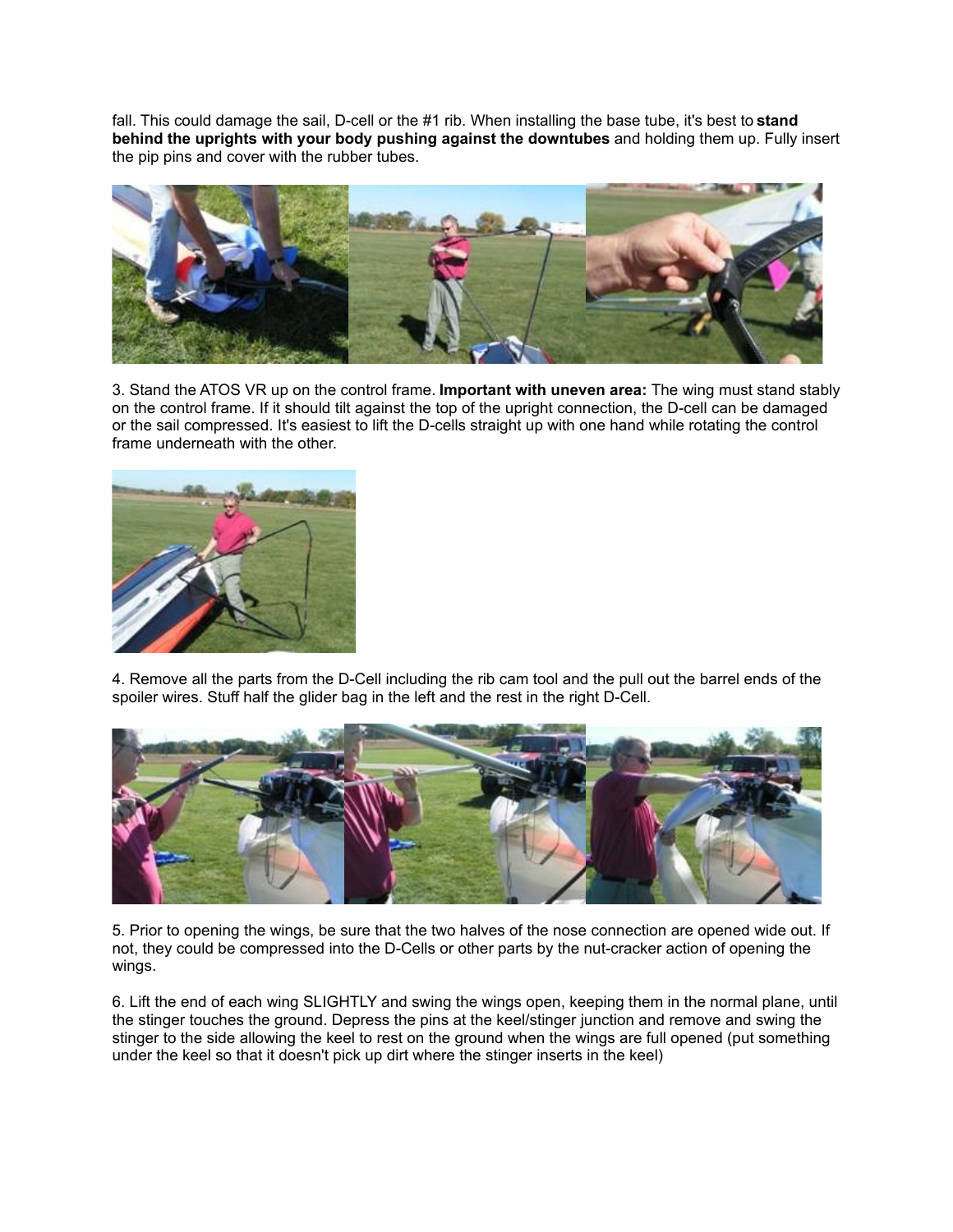

7. Connect the sail rings to the bracket at the top of the control frame by depressing the pin in the center of that bracket (picture below). Make sure you hear the pin snap shut locking the rings in place. **Note : Be very cautious of the flaps. Do NOT twist them or bend beyond a 20 degree angle.**

Start the upper and lower zippers and close approximately half way.



8. Engage the nose mechanism and with the cam tool, push the connection closed and insert the pip pin to secure it in place. The hook end of the latch must be **through and behind** the opposing piece to insert the pip pin. **Note - place your hands as shown and be cautious in this process that you do not allow your face to be close to and in front of the latch. If your hand or the tool were to slip off the latch, it would spring open forcefully and be potentially, very damaging**.



9. Walk to the rear of the keel, lift it and insert the stinger being sure hear both pins snap in place in the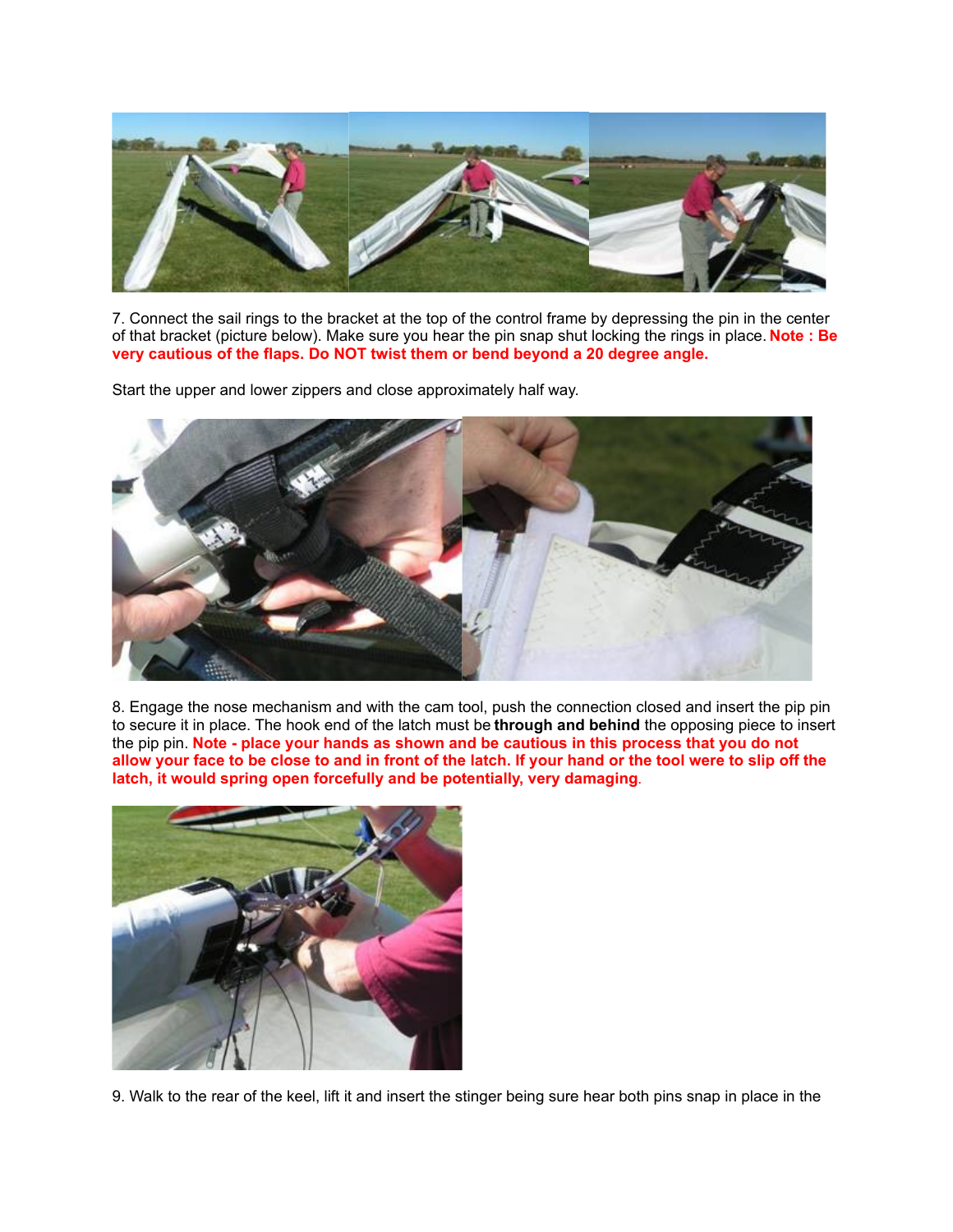stinger.



10. Collect the aluminum tube and carbon ribs and wing tip for one wing. The left wing components are marked with red spots - the right with green. On the ribs, there's an indication on the colored spot, of the edge that goes up. Remove the wing tip bag - you can roll it and secure with the Velcro strap or stuff in your back pocket. The description from here is based on the left wing assembly and you will have to mirror that process for the right.



11. Start the tube end with the key into the last section of the sail (between the last and next to last fish cams) and rest the outer end on the ground. Stand behind the sail and open the Velcro of the third section to see the end of the D-cell. This will allow you to elevate the tube with your left hand as you guide it into the D-cell with your right making sure to not trap parts of the internal material.

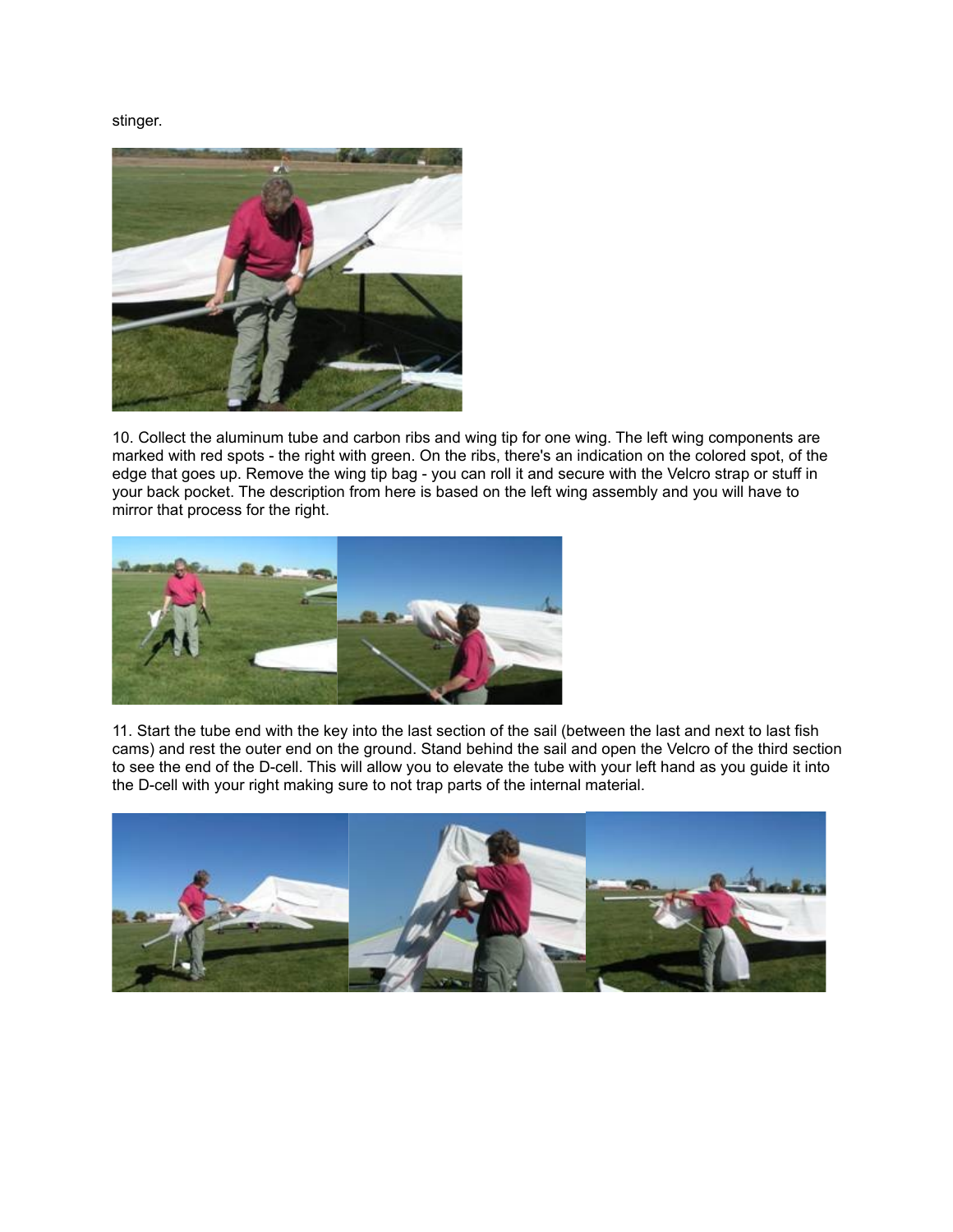

12. Slide the tube in aligning the key and the key slot until the tube bottoms out (pictured above). The carbon leading edge shell packs along the front edge. You'll be able to find it just outside the end of the Dcell as shown, slide it out along the aluminum extension tube. Now pull the sail outward so that you can bring the last fish cam around the tube end leaving the tube extending from the end of the sail (shown below).



13. Depress the two pins on the Wingtip tube and slide it into the extension tube until they pop and the wingtip is solidly engaged. Slide the carbon leading edge extension out until it overlays the white wingtip.



14. You are now prepared to engage the tip wand and tighten the sail to the wingtip. **TIP: It is important at this point to have the sail well aligned with itself. Tear the Velcro apart going back 24+ inches. Align the very tips of the sail - top to bottom and then match and seal the Velcro (leave open as much as shown).** Grasp the **tip lever** in your left hand and the **tip wand rope** in your right (there are three ropes - one at each end of the tip lever and one on the end of the tip wand). Pull the lever toward you and the push the rope inside the sail to engage the wand tip to the lever. Observe how the left hand stays below the wing tip and in line with the plane of the sail. **Be sure you are not pushing toward the D-cell - you will be working against yourself and will find this step and especially the next, very difficult.**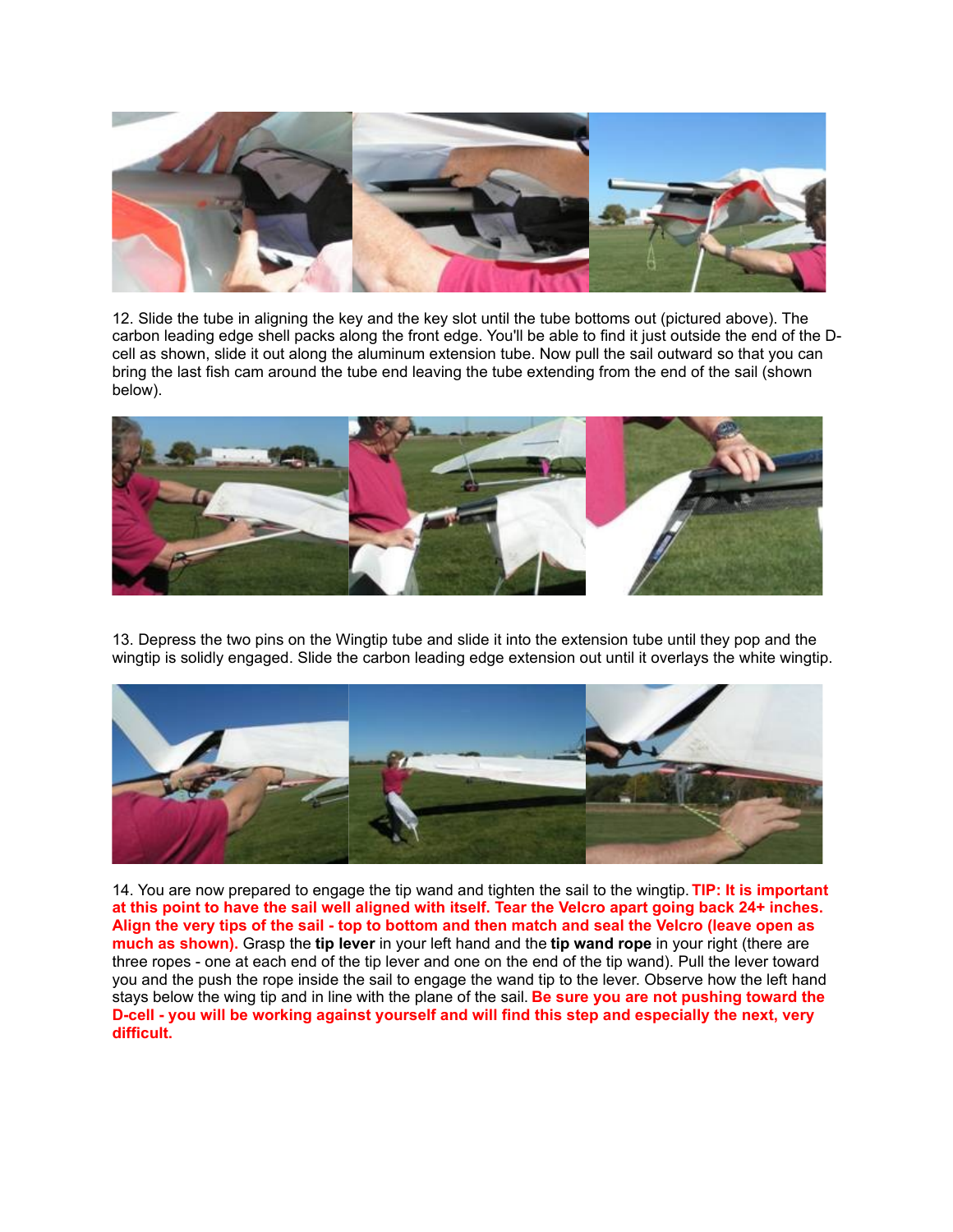



15. Now you want to rotate the tip lever around the tip wand end. Grasp the **upper lever end rope** in your left hand and the **lower lever end rope** in your right. The best action is to pull the left hand to the rear and guide the right hand into the sail and against the wand. Notice the left hand is below the wing tip and that both hands **remain in the same plane as the sail.** Please review the section on adjustments prior to your first setup.



16. With your body against the wing tip, pull the sail edges out and toward the wingtip to allow you to properly fit and seal down the Velcro on the sail to the wing tip Velcro. Stuff the lever ropes into the sail and smooth out the sail. **Make sure you do not push on the upper part of the wing tip in this process.**

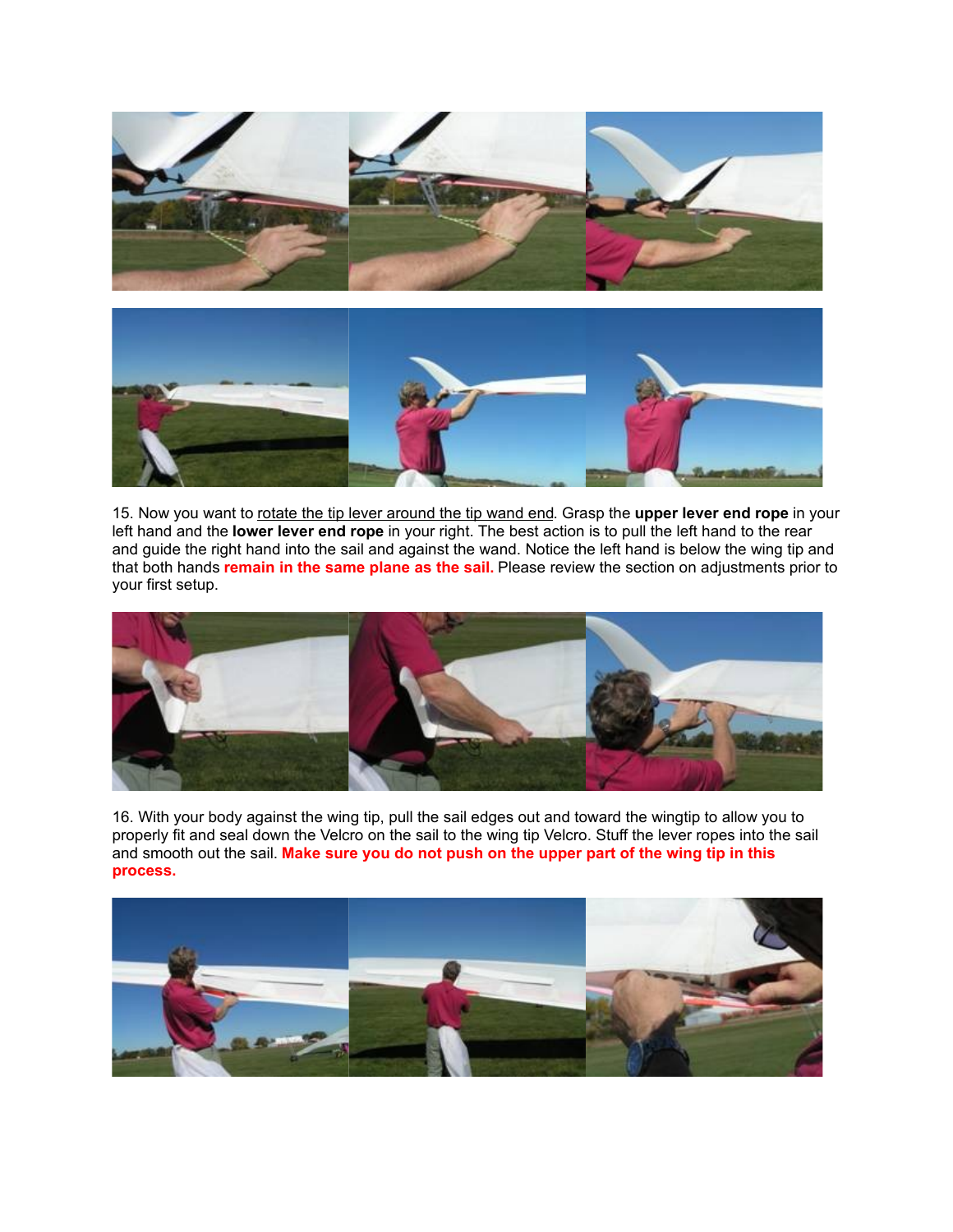![](_page_7_Picture_0.jpeg)

17. Next go to the end of the D-cell and open the sail so that you can see how the interior ribs are folded. **Note the order** as it is important when folding up the glider that the last rib is the last one to fold in. Open the ribs and the first one to connect is the last rib on the D-cell. Here again it is important to have the sail aligned. Open the sail Velcro either inboard or outboard of the fish cam, realign and reseal the sail. Bring the fish cam to the end of the rib. Slide the cam tool onto the cam and tighten by rotating the cam around the end of the rib. Use your left hand, palm up and thumb on the cam at the end of the rib tip to help rotate cam onto the rib. Do not pull against the sail or push on the upper part of the rib, just be sure to **rotate** the cam. Look in the sail and attach the shear rib Velcro - it's the material at the center of this rib.

![](_page_7_Picture_2.jpeg)

18. Next cam in place the rib with the spoiler arm mechanism. If you learn to control the fish cam with your left hand and the rib with your right (palms up - see the picture), you'll find that to be the quickest technique and require the least amount of the Velcro to be opened. It also saves your skin from the hook portion of the Velcro which is the most abrasive. After that, connect the bungee to the spoiler arm - this must also become part of your **Preflight Check**.

![](_page_7_Picture_4.jpeg)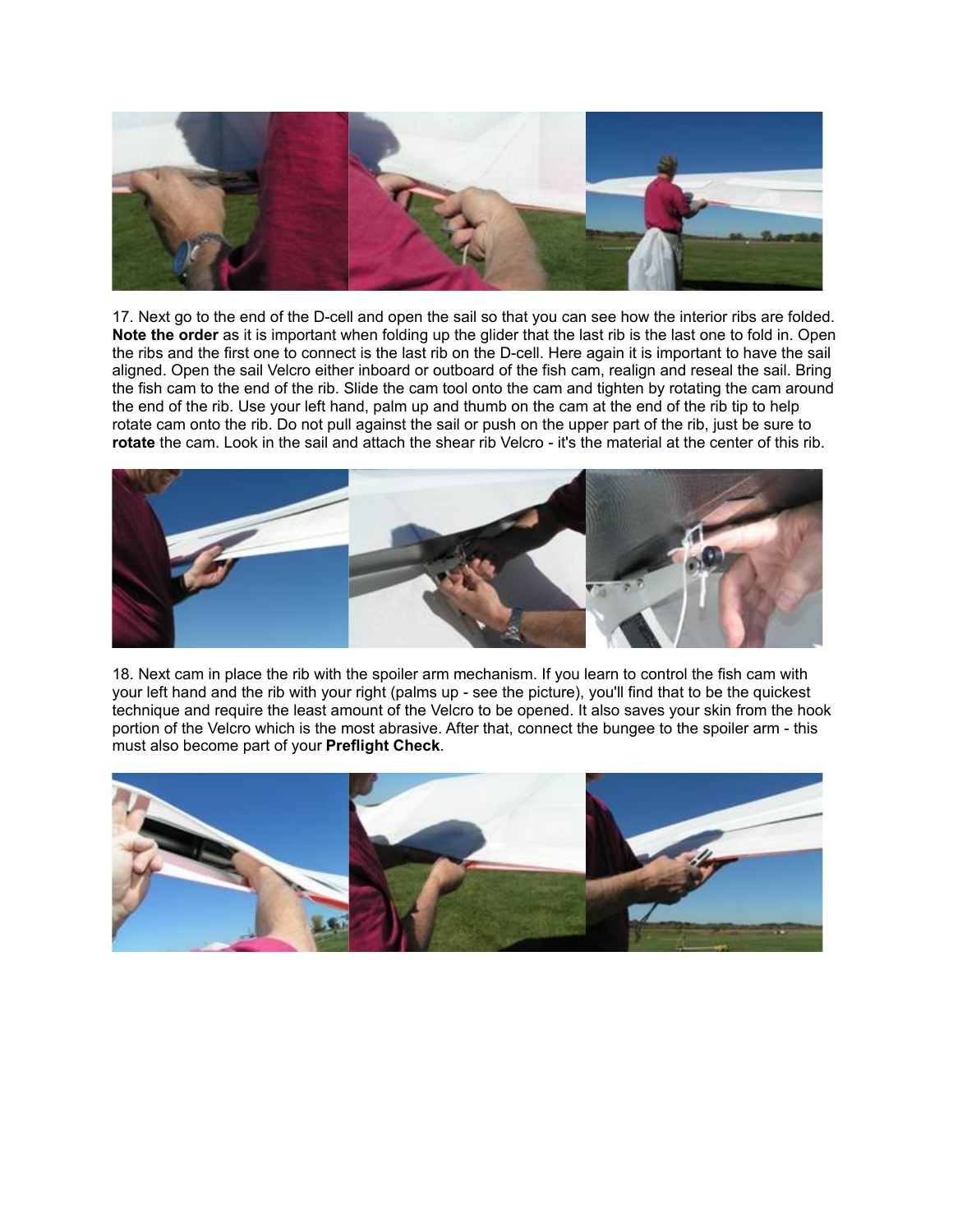![](_page_8_Picture_0.jpeg)

19. Now insert and cam in place the larger of the 2 outboard ribs and then the smaller. If you look in the sail, you can see the aluminum stop that they go against. Keep the sail aligned at the rear.

20. Next, cam in place the inboard ribs moving from the spoiler arm rib inward. The technique is shown above. Seal the sail Velcro behind as you go by gently lifting the flap and smoothing the sail Velcro. Remember that if you pull the sail on the top to smooth it, you may just transfer a wrinkle to the bottom. The sail will lay smooth on both sides if it's properly in place with the same tension at all points. The fish cams should be firmly in place, but there is no advantage, and only more wear if they are over-tensioned. Now perform all the same steps to the right wing.

![](_page_8_Picture_3.jpeg)

21. Pull the flap pins down and away from the keel in order to get enough room to insert the flap pins into the tabs on the flaps themselves. The above pictures show the sequence.

22. Secure the tail plane in place by placing the tail wings on the carbon spar and then running the threaded bolt through to the assembly on the keel. The bolt should be tightened snugly with the Allen wrench on the end of cam tool.

23. Stow the padded keel sleeve and tail bag. Place the nose cone securely in place aligning the upper and lower Velcro.

24. The last step is to insert the spoiler wire ends into the control frame and insert the pip pins. Slide the rubber bungee over the pip pins to insure they remain in place and clean up the aerodynamics.

#### **Preflight Check**

**Important:** Accomplish the pre-flight check after each setup extremely conscientiously! Even if only one point of the check is forgotten, this can have dangerous consequences!

**Make your process standard:** It's best to begin from the nose of the aircraft and make one completely circle. Check each of the following and each step you performed in setting up the glider.

1. Pip Pin's in the control frame corner must be secured with the rubber covers.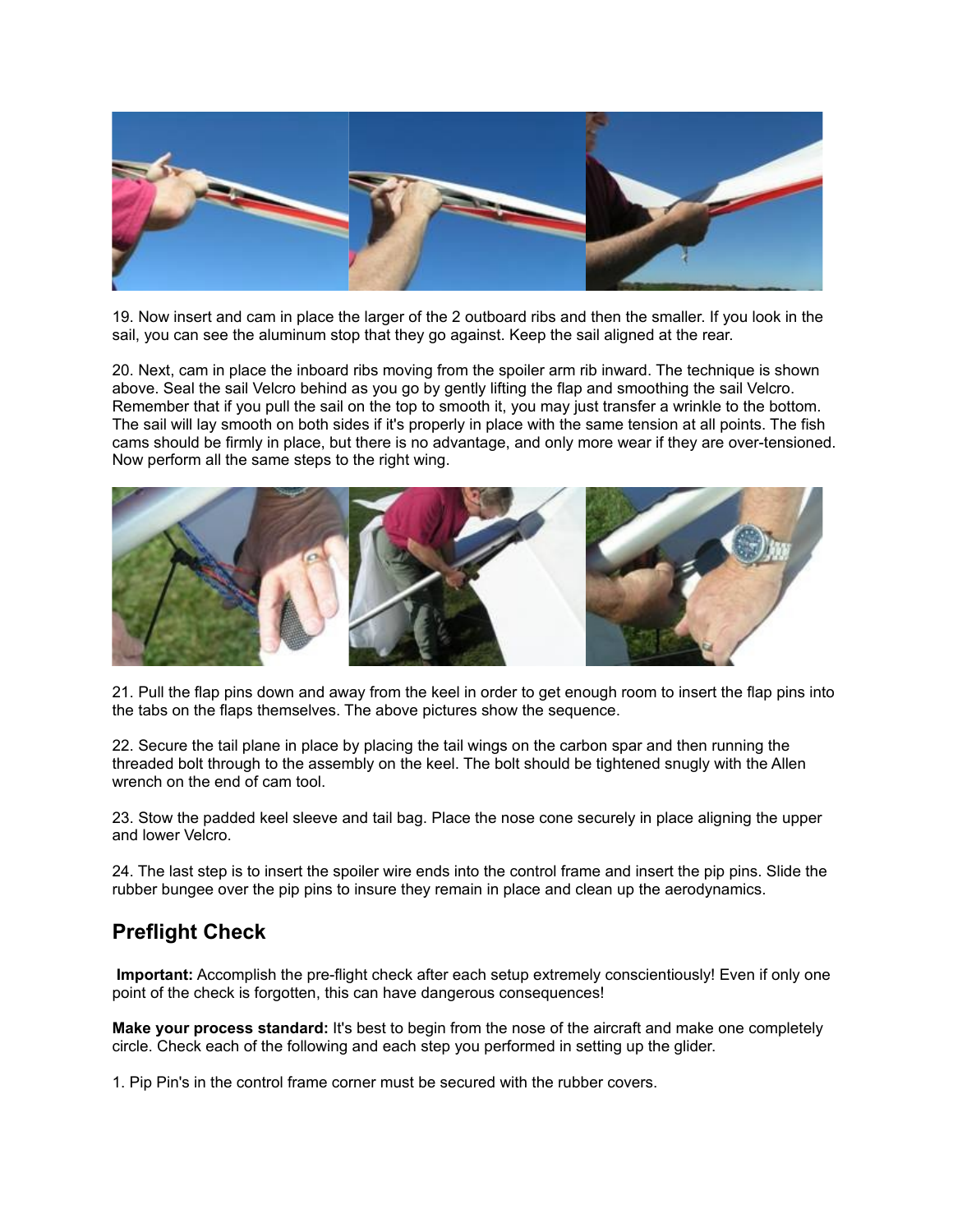- 2. Connection of the elastic to the spoiler lever.
- 3. Examine Spoiler levers for operation smoothness.

4. Open the sail between behind the spoiler rib in order to be able to see into the wing. Examine whether the spoiler rope runs freely. **Important: The spoiler rope must run unhindered along the D-cell. It could be bound up e.g. around a rib.**

5. Visually check whether the spoiler rope is worn in the range of the pulley's throw.

6. Open the lower zipper and observe the spoiler rope and wires of the control frame. Look particularly at the short wire that runs between the wings and across the pulley just behind the nose connection. **Important: Even with only one broken braid the wire must be replaced!**

7. Check the smooth operation and wear of the flap rope. The rope must run freely on the pulley.

8. Also the rope to the tail mechanism, check for wear, adjustment, and normal operation.

9. Right and left flap should easily pull to the same excursion and not bind when in the 0° position (flaps not deflected).

10. The tail unit must seat normally on the base mechanism without any gap.

11. Check spoiler range by raising of the wing and moving the control frame with your foot. The spoiler should move with low-friction and the maximum range of approx. 70-90° must be achieved. The outside spoiler should have at least approx. 60-80° maximum excursion.

Storing the glider bag in the D-cell affects the static balance and trim favorably, but you should always put it in the same place as to not change your trim.

#### **Disassembly**

1. ALWAYS detach the spoiler wires from the control frame first. Moving the folded wing with the wires attached will deploy them and surely tear the sail. Remove the nose cone and take the wing tip bags with you.

2. Disassemble the tail plane and store in the bag.

3. Detach the flap pins from the flaps.

4. Detach the ribs from the keel outward to the spoiler arm rib. Then remove the 2 outboard ribs and finally the spoiler arm rib and the last rib on the D-cell. **Be sure the outermost rib on the D-cell lays over the last two internal ribs. If this is not the case, the ribs can be damaged.**

5. Release the Velcro on the tip from the sail. Reach inside the sail and pull the tip lever end toward you to loosen and then disconnect the lever from the wand. CAREFULLY slide the carbon leading edge extension into the pocket along the front of the D-cell. Make sure the carbon extension is in far enough so that the tips don't extend past the D-call or they could be damaged.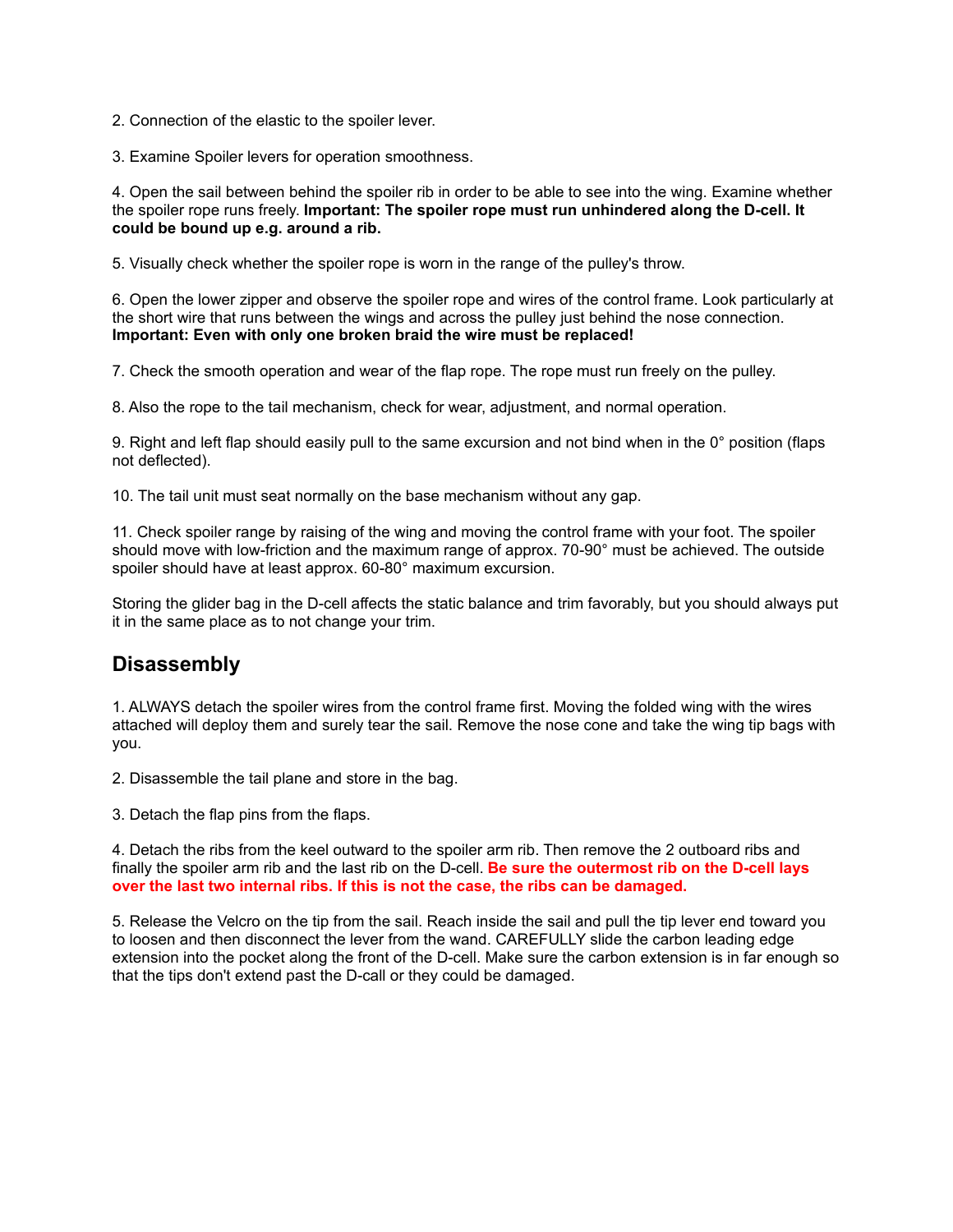![](_page_10_Picture_0.jpeg)

6. Remove the tip and then slide the extension tube out. Place the ribs, tip, and extension at the front of the glider so that they are not accidentally stepped on.

![](_page_10_Picture_2.jpeg)

![](_page_10_Picture_3.jpeg)

![](_page_10_Picture_4.jpeg)

7. While standing behind the sail, pull the sail out along the D-cell and then fold over as shown so that the outer spoiler lays white side to white side against the main spoiler. Tuck the tip lever and any fish cams into the sail. Fold the sail end back onto itself. Reach under the D-cell and lift the spoilers up to the bottom of the D-cell and the lift the flap so that it all makes an S fold against the bottom of the D-cell. Place the tip bag over the end of the sail and D-cell and pull it on. Lift the flap and separate the Velcro at a point where the tab on the tip bag just reaches. Attach the Velcro tab from the bag into the sail Velcro thereby securing the tip bag as shown. Disassemble the other wing in the same manner.

8. Separate the stinger and lay the keel onto the ground.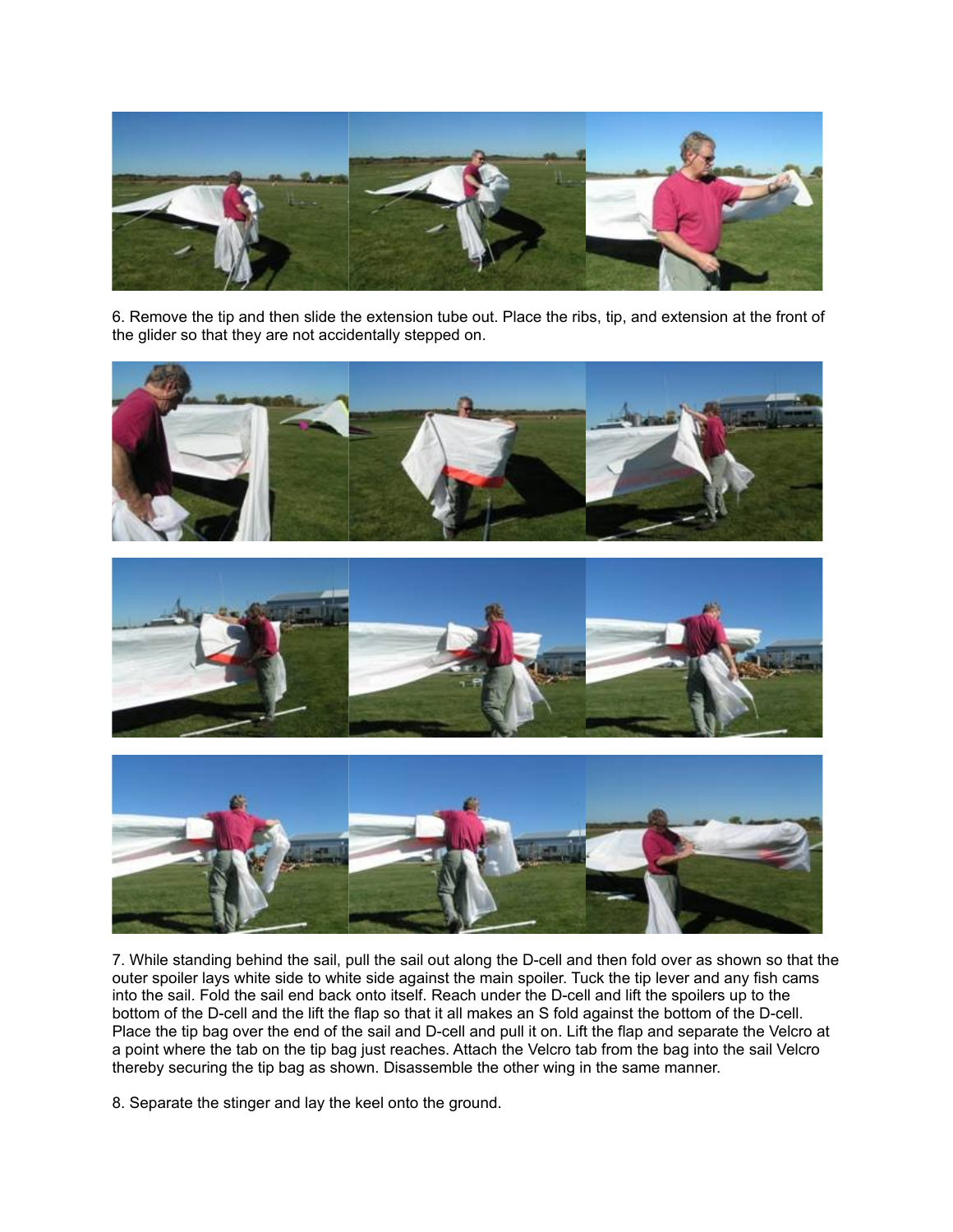9. CAREFULLY release the nose latch and slowly lower the D-cells to the ground by opening the latch. **Again be careful not to let the latch snap open and injure you.**

10. Undo both zippers leaving the slide to the top end of the zipper. You must be careful of where the slides are so that they don't get crushed between the keel and the D-cells when closed up.

11. From behind the sail, disconnect the sail rings at the top of the control frame. Let the flaps rest against the uprights with the white side of the flap up. Here again you must be very careful not to twist the flaps from where they are trapped against the ground. If they need to be turned, gently lift the D-cell and the flap from the middle of the D-cell, then you can turn the flap over without twisting it.

12. Go to the end of the wing and swing the wing toward the keel by holding the tip bag. Do not lift the wing tip off the ground more than necessary. With both wings halfway to the keel, you will be able to reinsert the stinger turning the tail mechanism down and then pull the keel cover on.

13. Lift the sail at the nose up from between the keel and D-cell and fold the sail back 6 inches to protect the zipper teeth from being pinched between keel and D-cell. Pull the spoiler wire barrels out the front of the D-cell to also protect against crushing them between keel and D-cell. Continue to carefully bring the D-cells into the keel.

14. Remove the glider bag from the D-cell and store all the parts (except tips) in the D-cell on your left as you stand in front of the nose. Close the nose latch across the front of the glider.

15. Put the glider bag on and carefully lay over the glider. Hold the nose up with one hand and swing the control frame up as you lower it to the ground. Disassemble the control frame being careful not to drop the uprights on the D-cell. Fold the uprights down to the keel and cover with the padding incorporated in the keel bag.

16. Lay the flaps on top of each other. The spoilers should now be lying on top of the D-cells.

17. Pack the wing tips in the tail end of the bag so that the winglets lay flat on top of the spoilers.

18. The nosecone can lie between the flaps.

19. There will be room on top of the glider, under the winglets for the tail.

20. The basetube will go in the D-cell half that does not have the other wing parts in it. Insert the end first that has the straight pip pin connection for the upright.

21. Zip the glider bag shut.

#### **Flight characteristics**

#### **Launch**

The ATOS sits on the shoulders with a slightly tail-heavy feel. In the first steps it stabilizes in an angle of attack favorable for taking off. **In the next few steps the nose must be actively held down. In principle, it's better to have too low an angle of attack than too high. With a low angle of attack, the ATOS is little influenced in a cross-wind launch since the wing ends are higher above the ground and the spoilers have good flow over them.**

Before the first flight it is suggested to allow the glider to 'fly' in a medium wind either at the top of a small hill or running across an open area. Notice the effectiveness of the spoilers.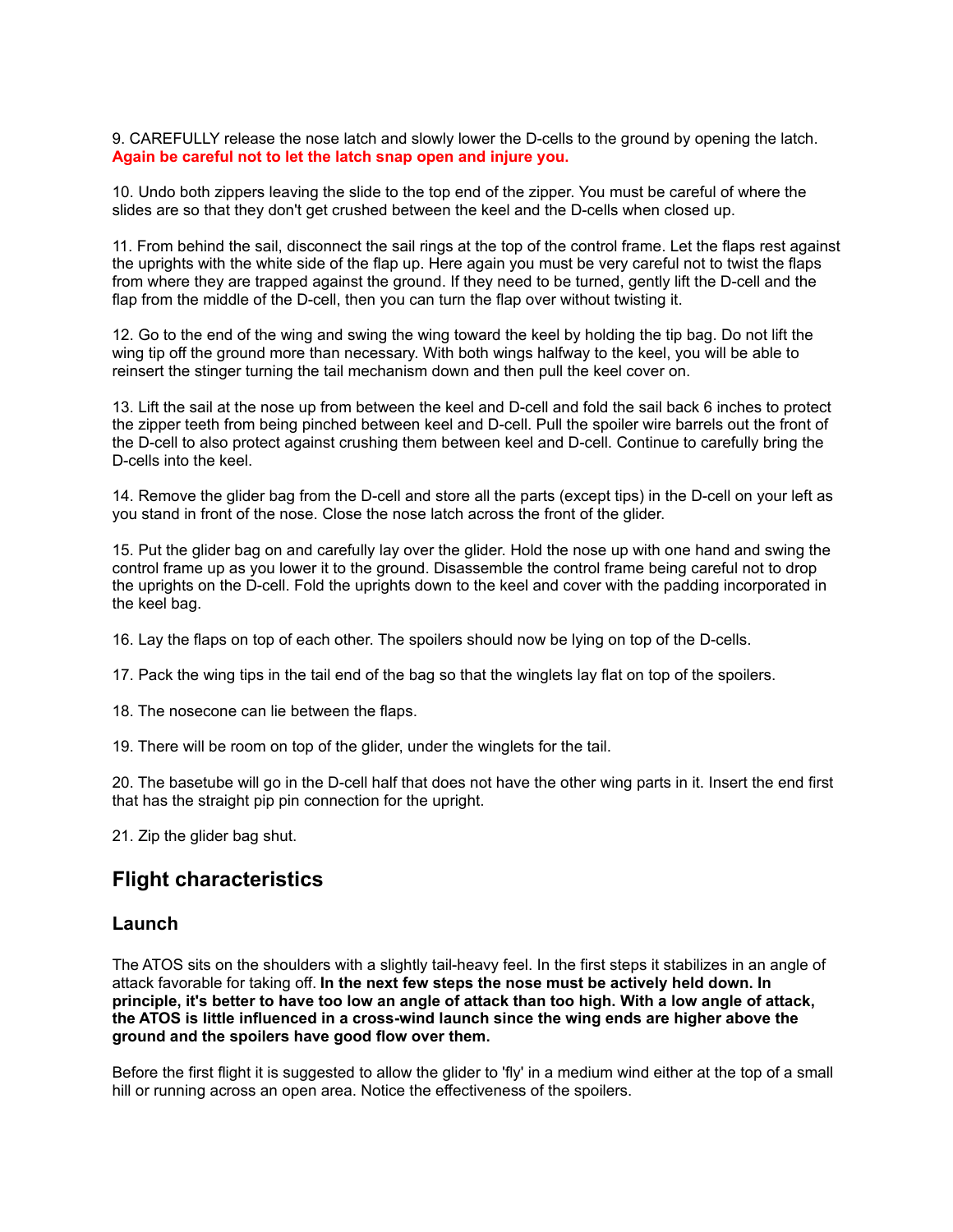The **flap position** for launch is a setting of approx. +15°. With the flap against the keel, the deflection is approximately -5°. Foot launching the glider is very similar to launching a flex-wing glider. Accelerate the glider smoothly as you fly it off the hill.

From an aerotow dolly, a similar flap setting is advised. Adjust the cart so that the angle of attach of the glider is not excessively high, 15° to the horizon is practical.

#### **Flight**

In flight, only the spoilerons are used for roll control. Weight shift does nothing. The control loads for the initiation and roll-out from a turn are clearly lighter than with a flex-wing glider. The ATOS possesses high stability around each axis. Therefore all the input movements can be gently implemented. Roll the glider by pushing the control frame in the opposite direction until the proper bank angle is achieved, then release the pressure and allow your body to re-center on the control frame. Smooth inputs are advantageous.

With stronger deployment of the spoiler a slight pitch-up moment occurs, therefore you must **be particularly cautious not to fly the glider too slowly.** You'll have best results by smoothly flying at constant airspeeds. Close to minimum speed and maximum speed (90km/h - 53mph) the glider should absolutely be flown with an airspeed indicator. **Having a good airspeed indicator and understanding of your polar will be very important in getting the most performance from your glider.**

The ATOS VR is not suitable for Aerobatics. The glider can easily be over-sped and thereby, the structure overloaded!

#### **Thermaling and high-speed flight**

When thermaling set the flaps at 15-25°. This provides agile handling and desirable trim speed. With large or torn up thermals a smaller flap deflection, lower bank angle, and slightly higher speed will better average the up and down air. You'll notice that the glider trims more slowly with higher flap settings which can influence the combination of speed, bank angle, and flap setting that you choose.

At speeds of 32 mph and above, the best glide is achieved with the 5° flap position. VNE is 53 mph - the glider can be flown with the flap and tail cord completely loose in smooth air, in these upper speed ranges. **With the flap rope in the full off position, there will be little or no control bar pressure and so the requirement for an airspeed indicator. At airspeed above 45 mph, extreme turbulence can overload any hang glider.**

#### **Landing**

For landing the flaps should be pulled in to between 15 and 70°, since this gives the lowest stall speeds. Glide path will respond to airspeed the best with full flaps - pull in to steepen the glide path but always be careful to keep your speed up with large flap deflections. An approach speed of 30 mph is advisable. Particularly on your first landings it is advisable to take a long final and set the flaps while still above 150 feet. Hold your hands about half way up the uprights and body at 45°. Hold a steady speed to the ground and level out the glider until trim speed. Slowly but fully rotate the nose up. Be sure to hold the nose up and run under and through the control frame so that the glider will settle on your shoulders. If your hands and the control frame are in front of you when you quit running, you will not be able to support the glider's weight at arm's length!

#### **Possible errors:**

Too fast approach in combination with large control frame excursion. Adjusting the flap deflection late during the landing and not remaining the focused landing point ahead. Too small airspeed with a high flap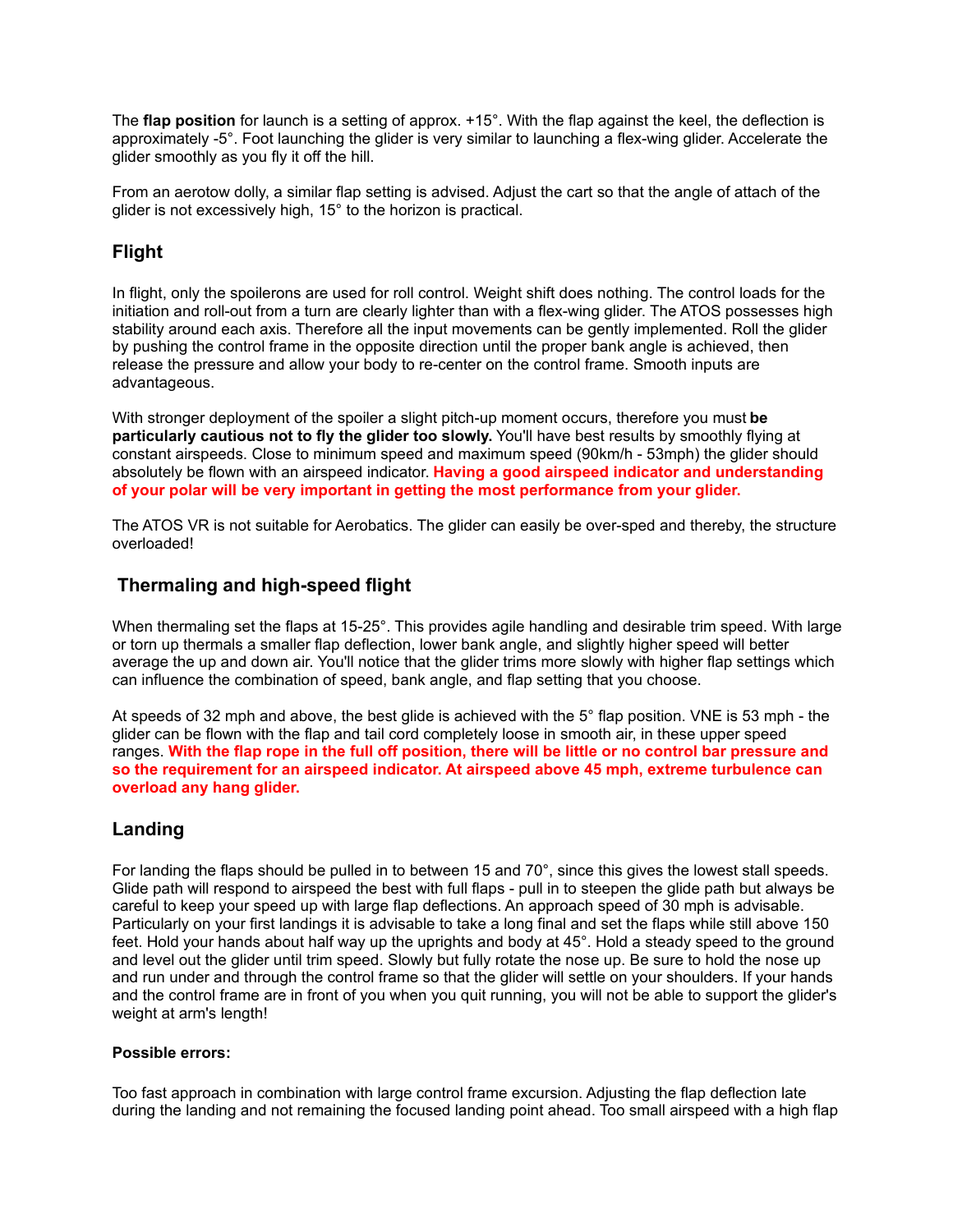setting and letting the glider stall to the ground. Raising the hands too high on the control frame uprights. They should be in the area of the weak links. Be cautious of going to the uprights by moving one hand first and then pulling yourself up with that hand. It's easy to cause large oscillations this way.

**Important:** After setting the flaps for landing, throw the rope over the control frame to help prevent the inadvertent release of the flaps.

#### **General comments**

It is extremely important for maximizing your flight performance that you have a good airspeed indicator and understand your polar and speed ranges. For a pilot of approximately 200 lbs hook-in weight with clean harness and good flying posture, most competitive pilots assume a minimum sink rate of 135 ft/m at 23-24 mph and sink of 400 ft/m at 42 mph. Best glide occurs around 32-34 mph with 5° of flaps. All of this varies by altitude, temp, amount of dirt on the sail, etc. Experiments with a good flight computer will continue to improve your results.

#### **Adjustment of the trim speed**

The optimal trim speed lies between the speed of minimum sink and best glide. Slower will give a more comfortable thermalling position but leave you at higher risk of stall, and conversely for a higher trim speed. The most practical combination to begin with is trim speed of 28-30 mph with 15° flaps. This keeps you in the middle of the range with a slight speed bias for safety. There is not much sink difference between 24 mph and 28 mph. Most pilots will find it advantageous to have the extra control afforded by the extra airspeed.

Never adjust the trim setting more than 1/4 of an inch at a time without flying the glider. Small changes will produce significant differences in trim.

## **Warning**

Most of the ATOS is made of carbon fiber materials. These materials show a different breaking behavior to aluminum and steel. Most metallic materials permit some damage recognition due to their behavior of deformation. Carbon is extremely stiff and its failure mode is to shatter. From an extreme overexertion, carbon cloth can exhibit not much more than a barely recognizable crack! Other methods must be used for damage recognition, e.g. by checking rigidity, by observing cracking in places with stress concentrations, a delamination in the layers (bouncing a coin will often expose this). If you have had an extreme landing or other incident, be sure to remove the sail and inspect the area or consult your ATOS dealer.

A Bi-Annual Inspection should be performed by a Certified Dealer every 2 years or 200 flying hours. Up to then it is essential for you to accomplish the following maintenance work. If any ambiguity should arise, contact the manufacturer or your ATOS dealer.

## **Adjustment of the spoiler ropes**

The spoiler ropes are adjusted at the factory so the control frame can be moved approx. ½-1" to each side without spoiler deployment. This should be examined before each flight. Raise the nose with one hand and move the control frame slightly - there should be 1-2" of movement without spoiler movement. Another (perhaps better method) is to have someone hold the keel level while you hold the wing level. You should be able to move one wing tip up or down 6" without either spoiler deploying. This allows straight flight without the spoilers working too often. Too much movement before spoiler deployment makes for a sloppy feel. After the first few flying hours the knots and also the rope will tighten and stretch requiring adjustment.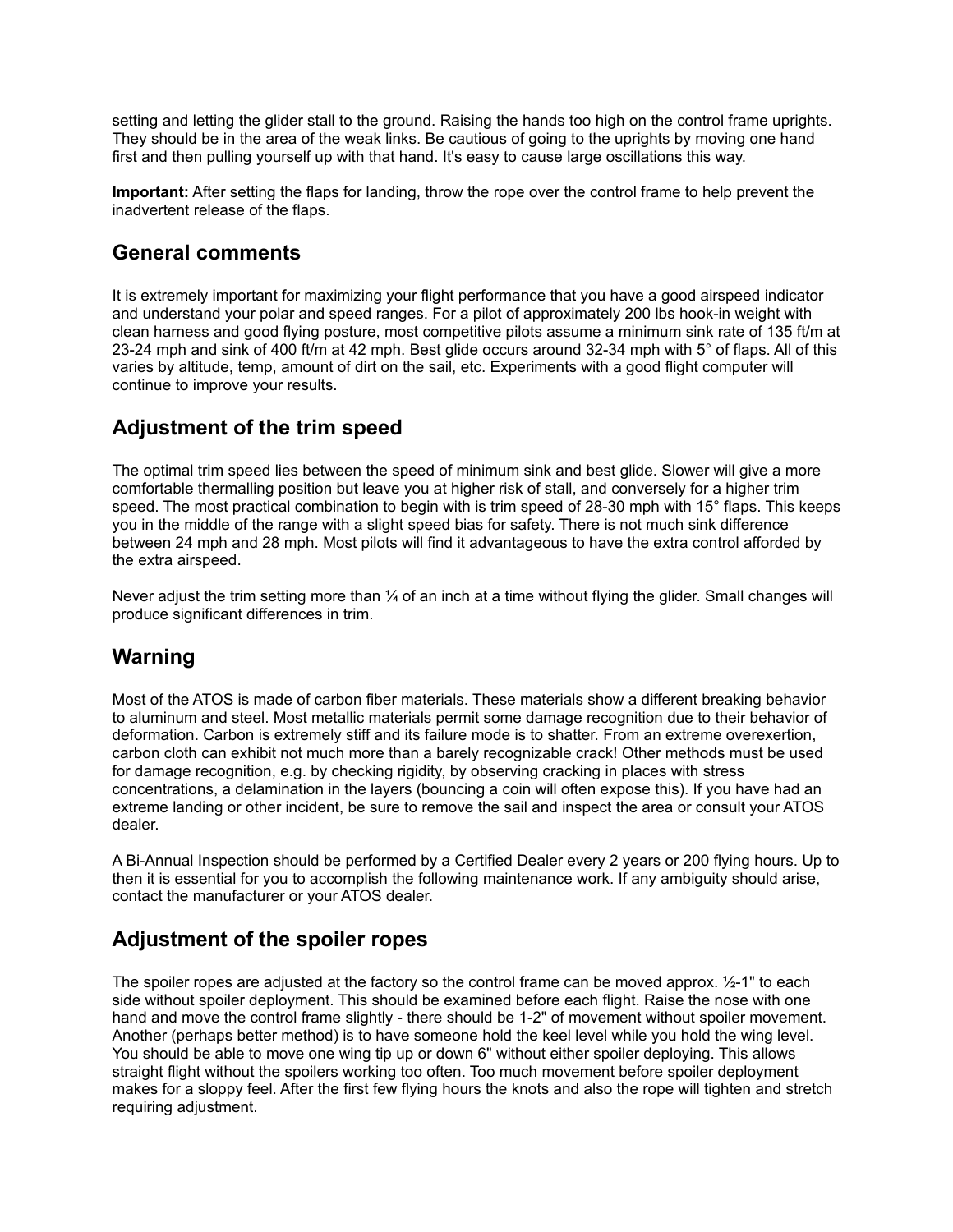After adjusting the spoiler rope **also** examine and adjust the stopper rope (see below).

#### **Adjustment and function of stopper rope**

The stopper rope is in place to maintain small loads at the spoiler rib and spoiler lever. The maximum excursion of the spoilers is 80° and is limited by a rope connection between the spoiler rope and an anchor on from blowing over on it's back should you forget the bungie. The function of the stopper rope should be checked before each flight by lifting the nose of the glider while moving the control frame a full excursion of the spoiler in each direction. Also look into the sail and observe that the stopper rope is free of the d-cell. This can happen in a hard landing or by the force of your body in turbulent flight. The spoiler is attached to the spoiler lever arm with a bungie while a short, light weight line stops the spoiler knotted securely. After the first few hours of operation it will possibly require adjustment as the knots tighten.

#### **Replacement of the spoiler rope and the nose wire/rope**

The spoiler rope should be replaced at the earlier of 200 hours, the biannual inspection, or obvious wear. The nose wire/rope (it passes through the keel front and between the two side wires) must be exchanged all 100 flying hours, the biannual inspection, or any single strand break and should be examined before each flight for wear. Originally the ATOS models C, V, VX, and early VR, were shipped with a 2mm stainless wire. It was replaced with a 2.5mm zinc coated steel wire when premature wear was observed. As of October of 2005, a Dynema rope has been certified by DHV. Testing has shown it not only to exceed the strength requirements, but is far superior in wear and does not exhibit undesirable failure modes.

#### **Examine the pulleys**

The pulleys are to be checked regularly for wear. The pulleys must be low-friction.

#### **Examination of the ribs and rib connections**

The ribs can be examined visually and mechanically. Lightly squeezing the rib sides with thumbs and index fingers can easily detect a soft place in the laminate. Further testing of the rib and the connection points at the D-cell can be checked by applying a light up and down force (5 lbs. To the end of the rib in its extended position. The rib to which the spoiler lever is attached, should be checked and all ribs every 50 hrs.

#### **Ribs and wing tip**

After a landing, in which a wing tip contacts the ground, the wing tip and the outside ribs are to be checked for damage.

#### **Main pins**

The main pins should be dismantled and re-greased after 100 flying hours or after 50 flights.

#### **D-cells**

The D-cell should be examined anytime there's been large mechanical loads (hard landings) or suspicion of inappropriate transport. Within the area of the nose this can be examined with the thumbs. A soft place,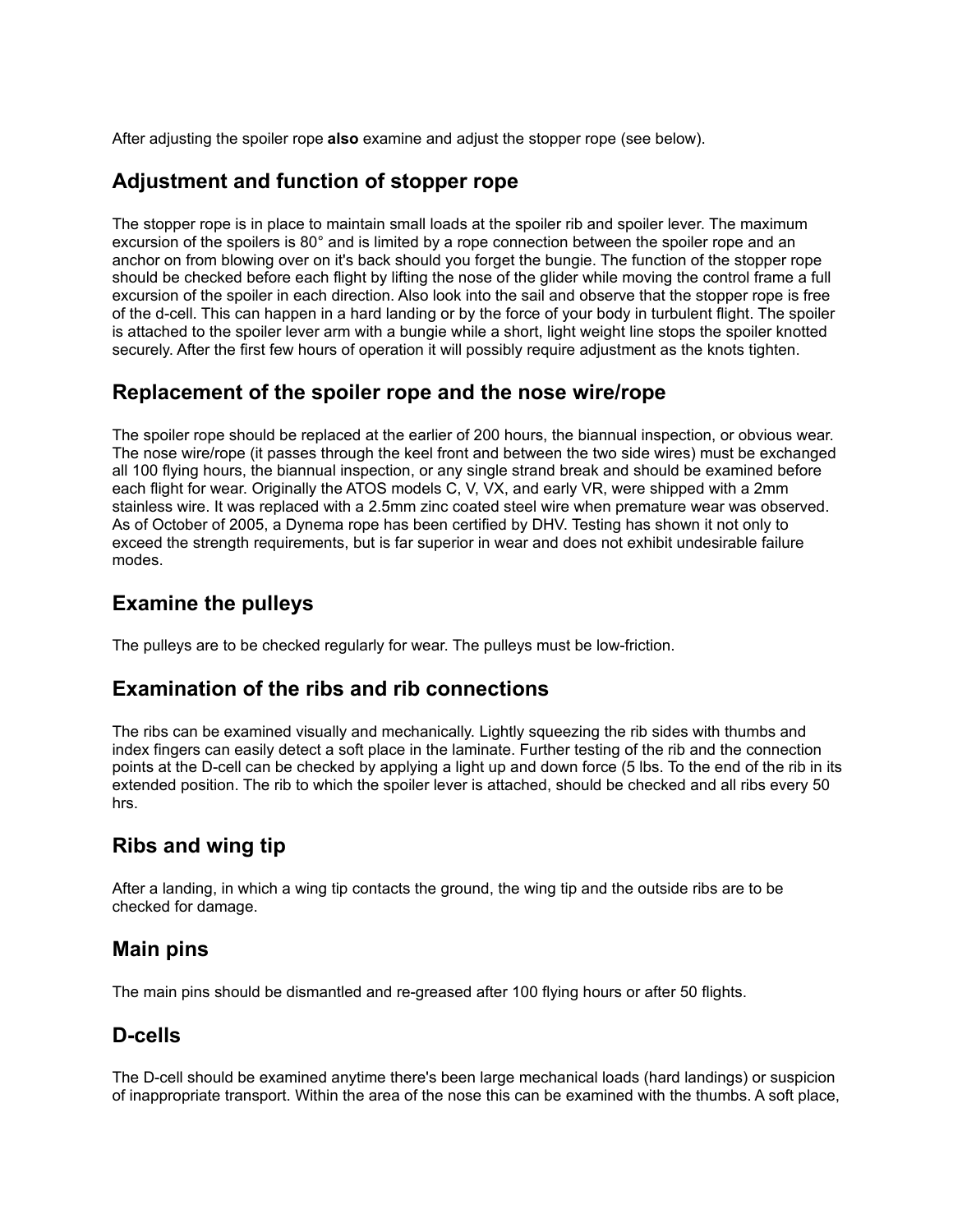a depression, or any visual fine-line crack would be indicative of damage. This is all particularly important around the spar caps and the roving that holds the pivot points in place. Removal of the sail is necessary to allow good examination from the rear of the D-cell of the spar caps' adhesion to the D-cell. Any suspected or observable damage in any of these areas should be brought to your dealer immediately for determination of repair or replacement.

#### **Velcro and/or belt connections at wing tip and rib cams**

If the tension at the rib cams is not sufficient then the interior Velcro of the rib cam strap can be adjusted. This can be necessary particularly after the first flying hours.

If a damaged rope at the tip wand or lever is observed during setup or disassembly, it should be replaced immediately. Likewise, any Velcro that is worn and unable to hold its load should be replaced immediately.

#### **Strap connection at the sail/keel**

The belts that connect the sail and keel must be taut when the glider is fully setup. If this is not the case, then the wing has less sweep and flight characteristics are negatively affected. The tension can be affected by change in humidity or temperature. A light, taut line between the rib cams of the outermost ribs should cross the keel within 15mm of a small hole found there when the keel is parallel to the ground. Disengage the rib cams and tie the light line through their middle.

#### **Rope connection at the flap**

Examine the rope where it exits the keel for wear. Inspect every 10 flying hours.

#### **Return bungee for the flap**

If the flap does not return to contact the keel, then the associated bungee cord may need to be replaced. Other things can cause the flaps to bind and should be examined - space between the pins, binds in the flap rope, or misaligned parts.

#### **Tail adjustment**

The tail rope exits the keel at the same place as the flap rope and ties to the top of the flap line pulley. When the flap rope is just taut with the flaps in the off position, the tail rope should be just tight enough that the tail is in the full up position. This equates to the tail rope being pulled in by 5-6 inches. The result will be that the flaps go to the off position first and then as more flap rope is released the tail goes to the flat position.

#### **Storage**

Storage, like transport, requires at least three points for the D-cells to rests upon. Storage should be off the ground and in a place where condensation will not occur to stain the sail or cause corrosion to parts. The glider should be stored dry.

UV light shortens the life span of the sail and so the glider should not be left in the sun on non-flying days.

## **Operation limits ATOS VR**